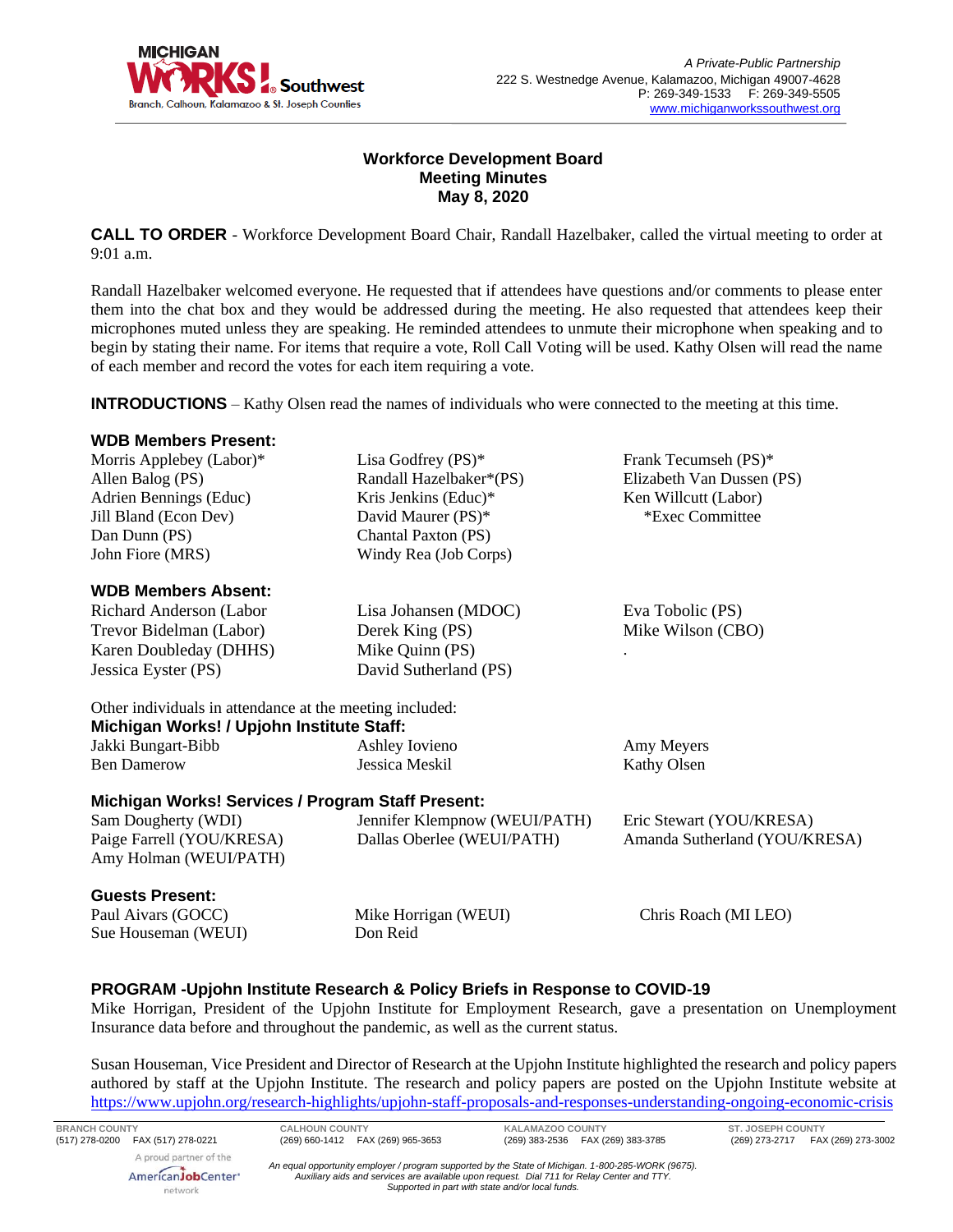# **TRANSPARENCY AND INTEGRITY OF WDB DECISIONS Conflict of Interest and Disclosure**

Kathy Olsen asked members present if there were any items on the agenda requiring a vote for which a conflict of interest or a potential conflict of interest exists; and if so, the conflict should be declared at this time. There were none.

### **APPROVAL OF MINUTES** *(Exhibit A)*

**Motion made by Morris Applebey and supported by Frank Tecumseh to approve the Workforce Development Board Executive Committee meeting minutes of April 10, 2020.**

### **ROLL CALL VOTE:**

**AYES: Morris Applebey, Allen Balog, Adrien Bennings, Jill Bland, Dan Dunn, John Fiore, Lisa Godfrey, Kris Jenkins, Dave Maurer, Chantal Paxton, Windy Rea, Frank Tecumseh, Elizabeth Van Dussen, Ken Willcutt NAYS: None. MOTION CARRIED.**

#### **CITIZENS' TIME**

None.

### **COMMITTEE REPORTS**

**Monitoring & Evaluation Committee** – Dave Maurer thanked the Michigan Works! administrative staff for preparing everyone for the Monitoring Committee online meeting and for orchestrating the participants, the employer and the service provider staff entering and leaving the virtual meeting. He reported one employer was interviewed. The employer was fairly new to her position and although she had not experienced a depth of experience working with Michigan Works!, what she had experienced so far was positive. Two participants were also interviewed, one had experience as a truck driver, however he was struggling with getting enough steady work. The second participant had enrolled in welding classes and although he finished the first class, the campus closed due to COVID-19 and he was unable to continue. Both had been impacted by the effect that COVID-19 has had on the economy. The service providers shared a presentation pertaining to the Certified Nurse Assistant(CNA) training that included video testimonials from former participants and partners. Mr. Maurer reported a former participant was hired by Workforce Development, Inc. (WDI) and is now coordinating the referrals and partner collaboration for the CNA training. WDI staff also reported on updates specifically to their organization that included the recent name change from HRDI to WDI, staff changes within the organization, and professional development. Michigan Works! administrative staff reviewed 26 participant files for in-depth monitoring as well as 84 files for desktop monitoring. Mr. Maurer reported that when staff are so focused on providing services, the documentation can be challenging and two recommendations for continuous improvement were made that included accuracy of processing supportive services; and when appropriate, accessing additional activities to better support the customer needs. Corrective actions for the review included documenting barriers that are address in each participant's Individual Service Strategy (ISS) as well as the descriptions in the case notes that align with each.

#### **NEW BUSINESS**

## **CEAC Appointments –** *(Exhibit B)*

Kathy Olsen reported changes to the Career Educational Advisory Council (CEAC) require approval of the Workforce Development Board. Four appointments to be effective July 1, 2020 were presented for Board consideration and approval. They included:

- Request to appoint Cameron Buck, CEPD Director, Kalamazoo RESA, to represent Career and Technical Education for Kalamazoo County, replacing Deb Miller, for the balance of a term that ends on June 30, 2021. Deb Miller is retiring June 30, 2020.
- Request to appoint Eric Stewart, Assistant Superintendent of Career and Talent Development, as an Alternate appointment for Cameron Buck, also representing Career and Technical Education for Kalamazoo County, for the balance of a term that ends on June 30, 2021.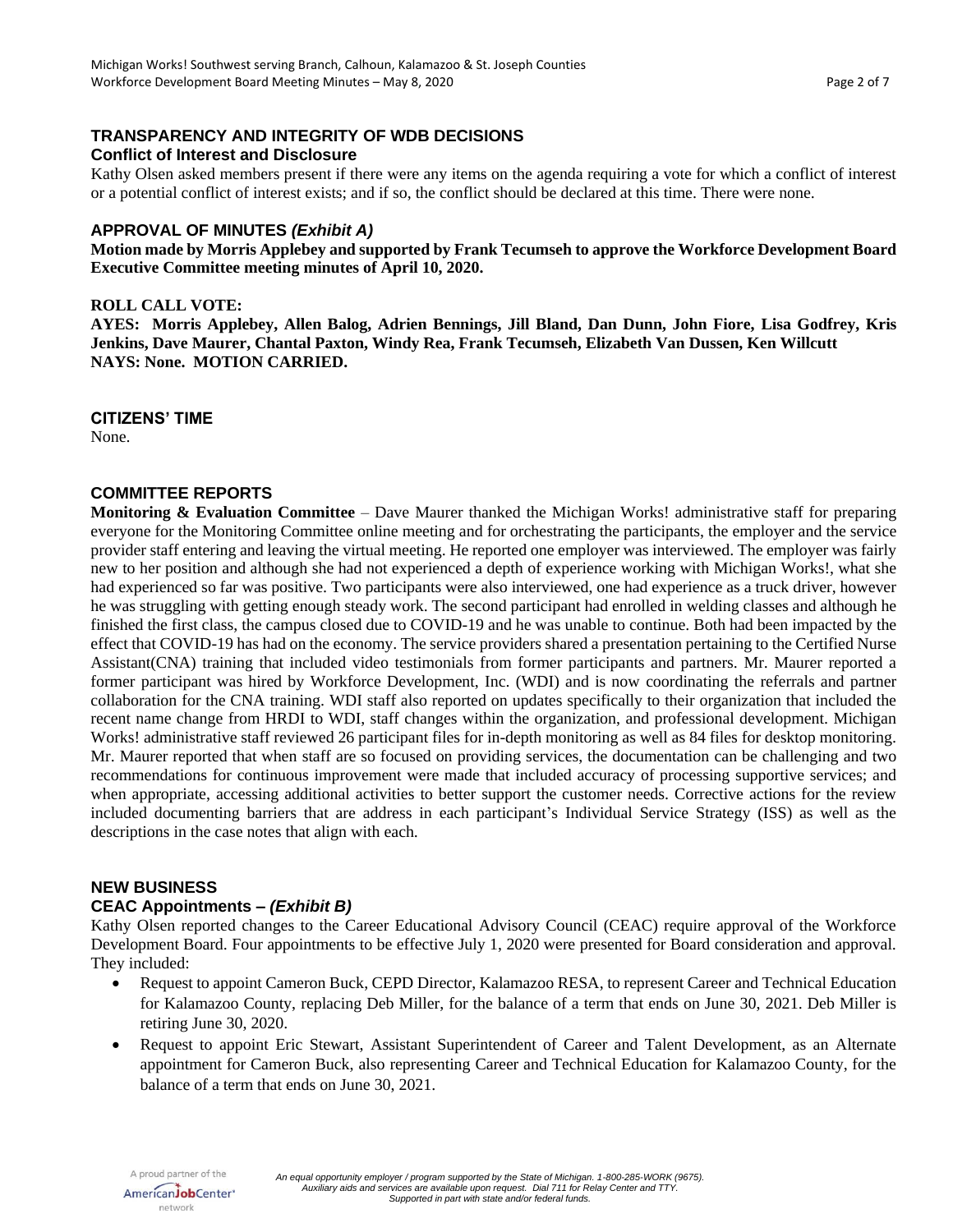- Request to appoint Diane Owen-Rogers, Southwest MiSTEM Regional Director, representing STEM education, for the balance of a term that ends June 30, 2021. Ms. Rogers is replacing Jason Luke as the regional STEM representative.
- Request for Jason Luke to continue as a CEAC member, representing KRESA's career awareness and exploration for K-12 instead of STEM education, for the balance of his current term which ends June 30, 2021. Mr. Luke's new role as the Career Awareness and Exploration Director at Kalamazoo RESA begins July 1, 2020.

**Motion made by Kris Jenkins and supported by Dave Maurer to approve four CEAC appointments effective July 1, 2020 which include Cameron Buck, CEPD Director, Kalamazoo RESA, representing Career and Technical Education for Kalamazoo County, replacing Deb Miller, for the balance of a term that ends on June 30, 2021; Eric Stewart, Assistant Superintendent of Career and Talent Development, as an Alternate appointment for Cameron Buck, also representing Career and Technical Education for Kalamazoo County, for the balance of a term that ends on June 30, 2021; Diane Owen-Rogers, Southwest MiSTEM Regional Director, representing STEM education, for the balance of a term that ends June 30, 2021, replacing Jason Luke as the regional STEM representative; and the continuation of Jason Luke as a CEAC member for a term that ends June 30, 2021, representing KRESA's career awareness and exploration for K-12 instead of STEM education.**

## **ROLL CALL VOTE:**

**AYES: Morris Applebey, Allen Balog, Adrien Bennings, Jill Bland, Dan Dunn, John Fiore, Lisa Godfrey, Kris Jenkins, Dave Maurer, Chantal Paxton, Windy Rea, Frank Tecumseh, Elizabeth Van Dussen, Ken Willcutt NAYS: None. MOTION CARRIED.**

### **STAFF REPORTS**

**Business Services / Talent Fund / Labor Market Information (LMI)** – Ashley Iovieno reported on business services operations that included updates pertaining to employer outreach, Unemployment Insurance (UI), layoffs and employers who are currently hiring.

*Employer Outreach* – Ms. Iovieno reported, similar to what was reported at last month's Board meeting, the Business Services team remains busy as they navigate resources and provide support to employers during the pandemic. The team has sent two rounds of a short survey to employers to gather feedback as to how COVID-19 is affecting their businesses; as well as asking if they are laying off any employees, and if they are hiring, what needs do they have. The survey has served as an opportunity for the Business Services team to have further conversations with employers as to how to best provide services. The survey was sent to 598 employers and so far, 96 have responded. Of the responses received, 46 employers have hiring needs and 36 employers have requested further assistance and guidance from the business services team. Team members have been reaching out to those employers to assist with addressing those needs.

*Unemployment Insurance* – Many of the employers have requested assistance with the Work Share program. Ms. Iovieno noted that although Michigan Works! is separate from the Unemployment Insurance Agency (UIA), staff still wanted to assist with getting questions from employers answered. To do this, staff partnered with UIA to provide a virtual Work Share session for employers. This virtual event took place on April 30, 2020 with 41 attendees, and during the hour-long session, 46 questions from employers were addressed. Staff are continuing their work with the employers to assist them with getting answers to additional questions related to Unemployment and the Work Share program.

*Layoffs* – Staff continue to see layoffs occurring, both permanent and temporary, and have been reaching out to the affected employers to check-in and offer assistance. Although outreach is being conducted with all of those affected, staff have prioritized the permanent layoffs that so far is affecting approximately 500 individuals. She added that one of the employers counted in that number announced their closure long before the pandemic, therefore not all the permanent layoffs are a direct result of the pandemic. Staff continue to monitor the situation and provide assistance as needed.

*Employers Hiring* – Many employers are still hiring, and staff are maintaining a list of those employers and pushing the information out to job seekers in efforts to make connections. Although outreach to employers has been widespread, Ms. Iovieno asked members to please let Michigan Works! know if their company, or if they are aware of another company, that could use assistance from Michigan Works!.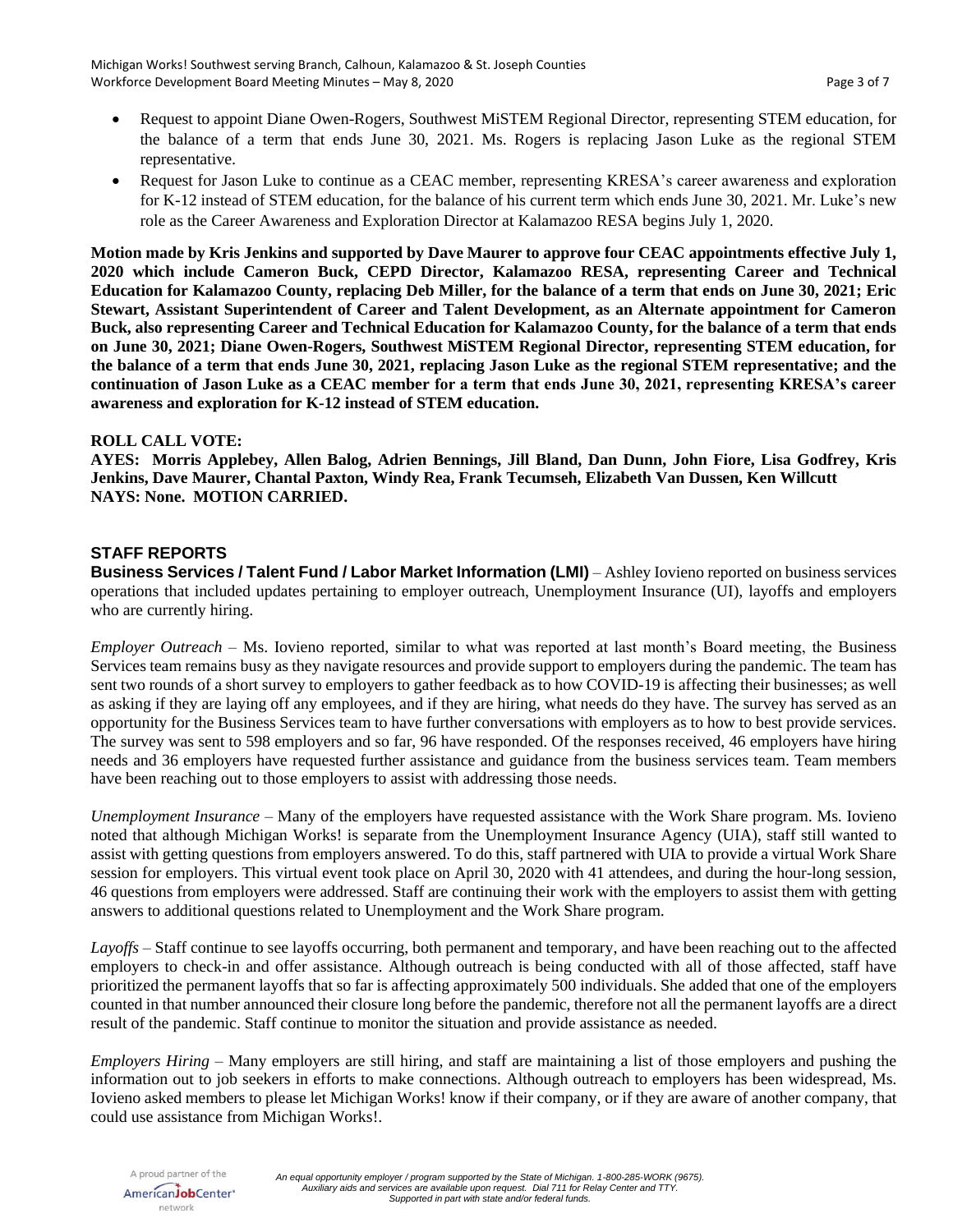**Michigan Works! Operational Update** – Jakki Bungart-Bibb reported that in lieu of the dashboard report at last month's WDB Executive Committee meeting, she provided an operational update that summarized a timeline of activities that occurred since early March. She provided a recap of that timeline for those who were not in attendance last month as well as an update as to where we are now and where we are headed in the near future for service center operations.

As the COVID-19 situation developed in early March, the operations team came together to develop a plan of action. The operations leadership team consists of lead representatives from the service providers which included KRESA/YOU, WDI (formerly known as HRDI), PATH direct services, business services, and administrative leadership. The first plan of action was to implement mitigation precautions. Social distancing was put in place by making sure customers remained at least six feet apart while in the service centers, group activities were limited, and extra sanitizing was added at the Service Centers. A communication plan was implemented that included daily conference calls with State partners and with the local operations team. A COVID-19 response web page was created on the Michigan Works! Southwest website. This page houses community, job seeker, employer, and unemployment resources. On March 18, 2020, the service centers began operating by appointment only, so that services could continue to be provided while decreasing traffic and limiting in person contact. A centralized call-back system was developed and implemented and members from all providers and programs were deployed to meet the call demands while also adjusting their specific program service delivery to virtual means.

On March 24, 2020, all staff began working remotely to provide services by virtual means only. Since implementation of this service delivery model, staff have fielded thousands of phone calls, hosted over 1,600 one-on-one appointments, and hosted and attended countless Zoom and GoToMeetings. These numbers are estimates from the Service Centers and do not include the calls and appointments of the business services and the admin team. There has not been a break in services for the Michigan Works! Southwest service area. The teams are working diligently to stay connected to each other and to the customers. Staff are in the process of developing virtual workshops and videos in order to continue to provide valuable services to customers while also keeping customers and staff safe.

The centers have always played a key part in the unemployment process. Prior to COVID 19, an in-person visit to a Michigan Works! service center was required as part of the unemployment approval process. This has been a good and logical partnership between UIA and Michigan Works! as it has allowed people to engage in reemployment activities quickly; however, it also had its downside. Historically, Michigan Works! staff have not been allowed to answer specific unemployment questions. That distinction makes sense to UIA and MW but to job seeker it can be confusing as they do not always understand the difference between the two agencies. Ms. Bibb reported she was highlighting this specifically because when the pandemic hit and the unemployment claims soared, the service centers and staff felt it. With the number of people filing claims in the past seven weeks, and the electronic system issues that were occurring, there were desperate calls made to the service centers and staff became the 'punching bag' for many of those desperate callers. She added that Michigan Works! staff are problem solvers and they are accustomed to helping people remove barriers and resolve issues. The inability to answer unemployment questions or provide technical assistance to the callers during this time was against everything that staff takes pride in. Michigan Works! teams from around the State approached State partners and requested that they be able to help. During the week of March 30, 2020, MW staff were asked to assist UIA and began the training process to assist with technical issues related to filing claims. She noted that MW staff are not responsible for making monetary determinations; however, they are able to assist in handling issues that are slowing the process down and leaving customers in limbo. It took some time to get staff trained and to get the technical issues resolved. A group of staff from MW Southwest began assisting with UI customer calls the last week in April.

Although it may seem that staff are consumed by the Unemployment Insurance world, they also have many other things going on and staff are working in different areas within our system. Staff from PATH, Youth, Adult and Dislocated Worker services, the Neighborhood Employment Hubs, the Employer Resource Network, and the Business Services Teams all remain actively engaged with customers and are also working on enhancing services. They are developing ways to provide all of the essential services virtually and seeking ways to ensure equitable access for those virtual services.

In the last few weeks, aside from all of the virtual services, staff continues to provide other supports. Examples include housing assistance for a domestic assault victim who could not get into a shelter; assistance with obtaining a hot water heater for a participant who was laid off due to COVID 19 and who had not been able to file for unemployment yet; and assistance to another customer for a vehicle repair so she was able to start a job as an essential home healthcare worker.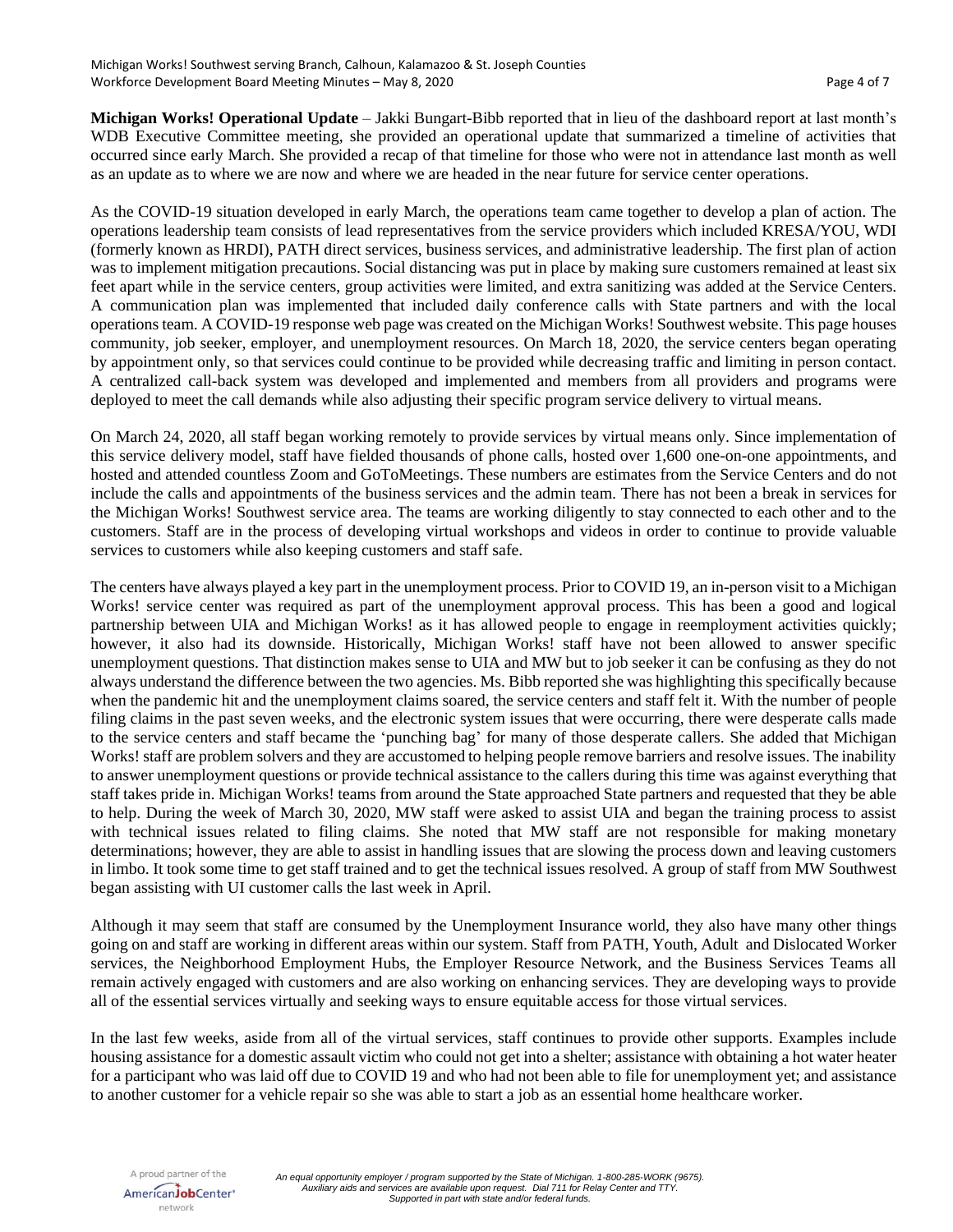Ms. Bibb further reported that the work does not end when the virus does. A lot of work lies ahead as staff prepare for what recovery will look like for both job seekers and employers. To prepare with all this uncertainty, staff are listening. The teams are reaching out to job seeker customers to assess their needs and reaching out to employers via surveys to also assess their needs. The MW administration and Upjohn Institute research teams are staying closely connected to our State and federal partners. Staff are aware that there is and will be uncertainty regarding the long-term impact and are putting plans in place in order to be prepared to address whatever that impact may be.

Staff are currently preparing for what it will look like to return to the service center buildings. A planning team is preparing a playbook for a safe return. Given the unknown of when that will be, that team is preparing several different scenarios that will include several different phases. The team is also planning for PPE needs, specific details around office layout and safe navigation throughout the centers. Once services return to being provided out of the service centers, staff will continue to utilize all recommended precautions including limiting traffic in the building, social distancing, extra cleaning, and limited in-person contact until it can safely be done otherwise.

Ms. Bibb reported that at last month's meeting she reported how inspiring the staff have been throughout this crisis; she repeated that acclimation for this meeting. The team of service providers, leaders, and frontline staff continue to step up and face the challenges that this crisis brings. She thanked all staff for their commitment and hard work over the last two months and gave a huge shout out and a special thank you to both Amy Meyers and Amanda Sutherland. She reported Ms. Meyers has been the lead on the admin side working with State partners to coordinate trainings and meetings for the UIA project and Ms. Sutherland has been the lead on the frontline side working with staff to coordinate and manage the callback system and the staffing schedule. Both have worked tirelessly, have been amazing, and stated that we cannot thank them enough. She then turned the meeting over to Amanda Sutherland.

Amanda Sutherland shared some of the successes related to the work staff has been doing to assist customers. She thanked WDI and PATH partners for their assistance to employment services and being able to assist unemployment customers. She noted that Ms. Bibb had already shared how several staff were trained to troubleshoot UI. She then shared three stories where staff were able to assist customers with their UI claims. She reported staff are assisting customers and transforming lives every minute and customers are very appreciative of the efforts. The MW organization is filled with compassionate and helping people. For some individuals it has taken 5-7 weeks to get their unemployment benefits and the guidance and reassurance that MW staff has been able to provide is very much appreciated by the customers.

**Director's Report** *(Exhibit C)* - Ben Damerow thanked Amy Meyers and Amanda Sutherland for their leadership in assisting customers with Unemployment questions. He stated that MW staff have been doing an amazing job assisting customers.

Mr. Damerow then referred attendees to the Director's Report dated May 8, 2020 *(Exhibit C)* that was emailed with the updated agenda packet prior to the meeting. He reported the Relaunching America's Workforce Act was introduced in the House on May 1, 2020 and that this legislation intends to provide immediate and long-term supports to America's workforce by keeping individuals in their current jobs and putting people back to work when necessary. The legislation focuses on maintaining core elements of the Workforce Innovation and Opportunity Act (WIOA) and Career Technical Education (CTE) by focusing on the most vulnerable populations and ensuring supports will be provided to those most affected. The Act increases flexibility so more funding can be used for training, supportive services and career services. The legislation proposes \$15 billion in workforce funding with individual amounts that include:

- \$2.5 billion State Dislocated Worker Grants
- \$2.5 billion Youth Workforce Investment Activities
- \$2.5 billion Adult Education and Training Activities
- \$2 billion Community College and Industry Partnership Grants
- \$1 billion Wagner-Peyser/Employment Services
- \$1 billion Adult Education and Literacy

On April 29, 2020, Governor Whitmer announced the *Futures for Frontliners Program* to provide a tuition-free pathway to college or a technical certificate for essential workers who do not currently have a college degree. Individuals working in hospitals, nursing homes, grocery stores, childcare and delivery services will be eligible for this training program. The Governor indicated the program will also assist with the State's *Sixty by 30 Initiative* to have 60% of the population with an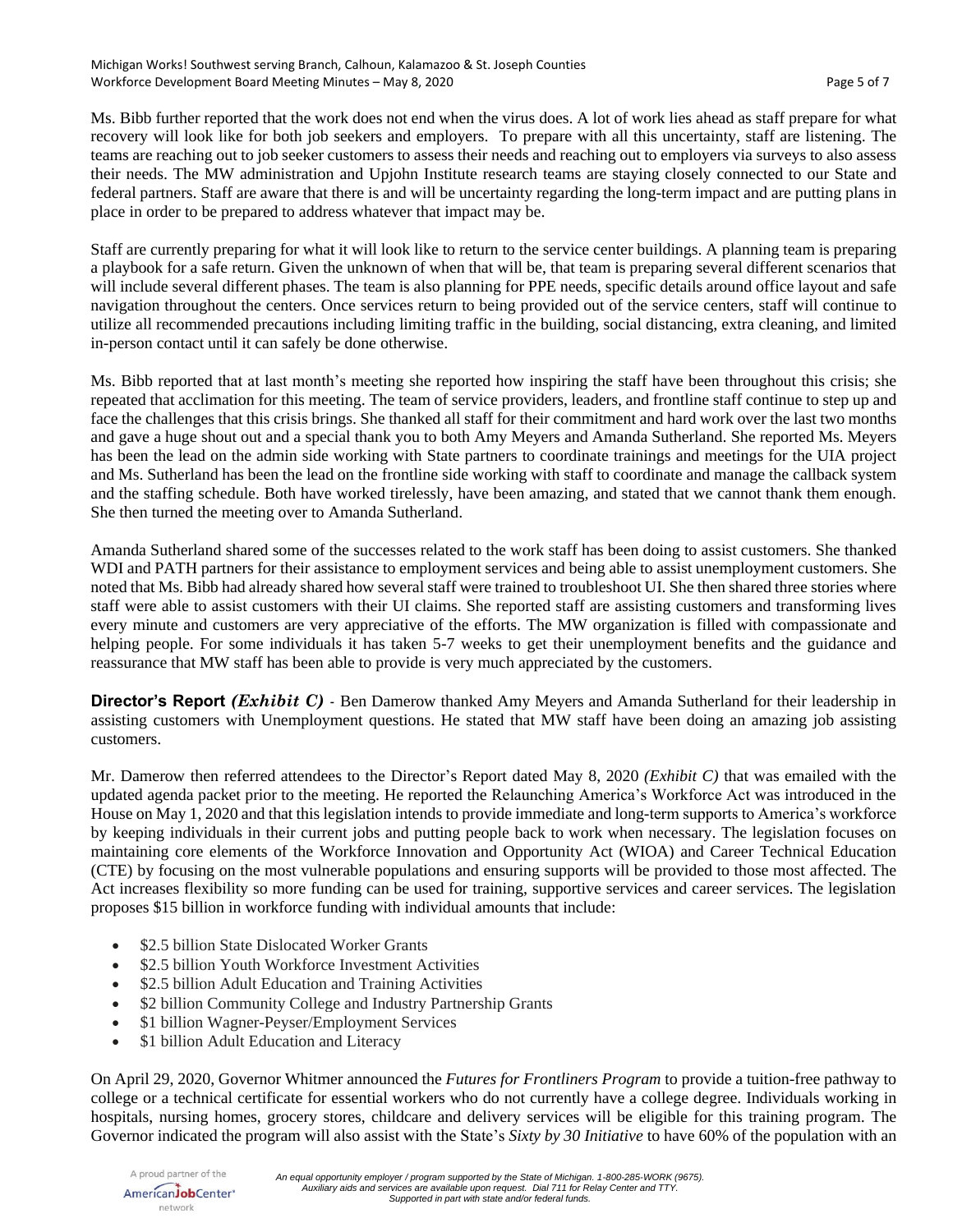associate degree or higher by 2030. He reported that both he and Michelle Miller-Adams from the Upjohn Institute's research side contributed information during the planning phase of this initiative. The initiative is expected to launch in January 2021 and further details will be provided as they become available.

The Governor has signed several Executive Orders to *expand unemployment benefits* for individuals impacted by the pandemic. The most recent Executive Order extends unemployment benefits to workers who have unanticipated family care responsibility, who are sick or quarantined and those who were unable to start a new job because of the pandemic. The order allows everyone with an active unemployment claim to receive up to 26 weeks of benefits.

The Governor also announced she is expanding the State's *Workshare Program* to allow employers to reduce employee hours to receive weekly unemployment insurance benefits as well as the addition Pandemic Unemployment Assistance weekly benefit. Through July, the program can act as supplemental pay for critical infrastructure workers. The application process is difficult for employers and MW business services staff are being trained to assist.

Mr. Damerow reported that it is expected there will be a \$2 billion shortfall in the State budget and the office of management and budget is looking at funding across all State departments. As a result, spending for the Jobs for Michigan Graduates (JMG) Program was halted two weeks ago. Staff were notified on a Thursday evening to stop the program the following day. Earlier this week, \$3 million in Statewide funding for PATH was de-obligated, the local de-obligation is \$125 thousand. PATH program staff are evaluating the program to see where cost savings can be implemented. Mr. Damerow expressed his appreciation to both program and management staff for their flexibility in responding to the changes that are taking place very quickly.

Mr. Damerow further reported that the State of Michigan applied for a National Emergency Grant (NEG). There will be \$350 million available to States and some of the funds can be used for contract tracing. Information from a policy paper authored by Brad Hershbein from the Upjohn Institute was included in the State's application.

### **OLD BUSINESS**

None.

#### **CITIZENS' TIME**

None.

#### **MEMBERS' TIME**

None.

#### **UPCOMING MEETINGS**

Randall Hazelbaker referred attendees to page two of the agenda and highlighted the fact that all dates and locations for the upcoming meeting are yet to be confirmed, confirmations will be based on COVID-19 restrictions, and the meetings may take place using an electronic format or they may be cancelled.

The next **Executive Committee** is scheduled for Friday, June 12, 2020 from 9:00 a.m. – 10:30 a.m. at the Upjohn Institute, 300 S. Westnedge Avenue, Kalamazoo, Michigan 49007. [Following the meeting it was decided that the June meeting would be held virtually.]

The next **Full Workforce Development Board** is scheduled for Friday, September 11, 2020 from 9:00 a.m. – 10:30 a.m. at Glen Oaks Community College, 62249 Shimmel Road, Centreville, MI 49032.

The dates for the other committee meetings were noted as follows:

The next **Monitoring and Evaluation Committee** is scheduled for Tuesday, June 23, 2020 from 8:00-9:30 a.m. at the Michigan Works! Service Center, 1601 S. Burdick Street, Kalamazoo, MI 49001.